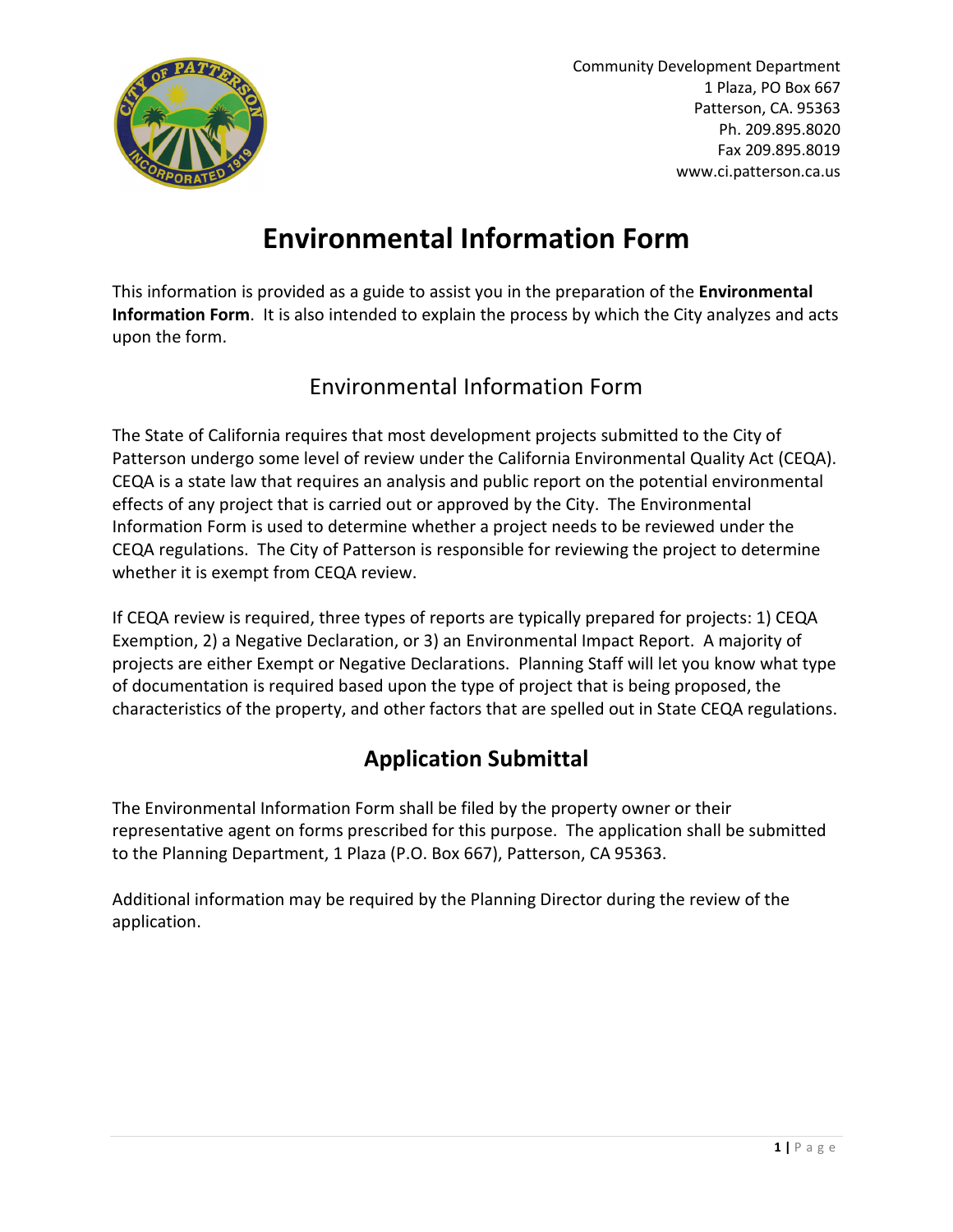

Community Development Department 1 Plaza, PO Box 667 Patterson, CA. 95363 Ph. 209.895.8020 Fax 209.895.8019 www.ci.patterson.ca.us

Number of Units, Unit Size, Range of Sale Prices/Rents, and Type of Household Size expected (Residential Only) \_\_\_\_\_\_\_\_\_\_\_\_\_\_\_\_\_\_\_\_\_\_\_\_\_\_\_\_\_\_\_\_\_\_\_\_\_\_\_\_\_\_\_\_\_\_\_\_\_\_\_\_\_\_\_\_\_\_\_\_\_\_\_\_\_\_\_\_\_\_

\_\_\_\_\_\_\_\_\_\_\_\_\_\_\_\_\_\_\_\_\_\_\_\_\_\_\_\_\_\_\_\_\_\_\_\_\_\_\_\_\_\_\_\_\_\_\_\_\_\_\_\_\_\_\_\_\_\_\_\_\_\_\_\_\_\_\_\_\_\_

\_\_\_\_\_\_\_\_\_\_\_\_\_\_\_\_\_\_\_\_\_\_\_\_\_\_\_\_\_\_\_\_\_\_\_\_\_\_\_\_\_\_\_\_\_\_\_\_\_\_\_\_\_\_\_\_\_\_\_\_\_\_\_\_\_\_\_\_\_\_

\_\_\_\_\_\_\_\_\_\_\_\_\_\_\_\_\_\_\_\_\_\_\_\_\_\_\_\_\_\_\_\_\_\_\_\_\_\_\_\_\_\_\_\_\_\_\_\_\_\_\_\_\_\_\_\_\_\_\_\_\_\_\_\_\_\_\_\_\_\_

\_\_\_\_\_\_\_\_\_\_\_\_\_\_\_\_\_\_\_\_\_\_\_\_\_\_\_\_\_\_\_\_\_\_\_\_\_\_\_\_\_\_\_\_\_\_\_\_\_\_\_\_\_\_\_\_\_\_\_\_\_\_\_\_\_\_\_\_\_\_

Type of Development (Regional, City or Neighborhood), Square Footage of Sales Area and Loading facilities (Commercial Only)

Type, Number of Employees per Shift and Number of Loading Facilities (Industrial Only)

\_\_\_\_\_\_\_\_\_\_\_\_\_\_\_\_\_\_\_\_\_\_\_\_\_\_\_\_\_\_\_\_\_\_\_\_\_\_\_\_\_\_\_\_\_\_\_\_\_\_\_\_\_\_\_\_\_\_\_\_\_\_\_\_\_\_\_\_\_\_ Major Function Employees per Shift, Occupancy, Loading Facilities, Community Benefit of Project (Institutional Only) \_\_\_\_\_\_\_\_\_\_\_\_\_\_\_\_\_\_\_\_\_\_\_\_\_\_\_\_\_\_\_\_\_\_\_\_\_\_\_\_\_\_\_\_\_\_\_\_\_\_\_\_\_\_\_\_\_\_\_\_\_\_\_\_\_\_\_\_\_\_

Are the following items Applicable to the project or its effects? Please explain on additional sheets all items checked 'Yes'.

Yes No

|        | П      | Inconsistent with the City of Patterson's General Plan.                                                                    |
|--------|--------|----------------------------------------------------------------------------------------------------------------------------|
| $\Box$ | $\Box$ | Affect the use of a recreation area or area of important aesthetic value.                                                  |
| $\Box$ | $\Box$ | Affect the functioning of an established community/neighborhood.                                                           |
| $\Box$ | $\Box$ | Displace community/neighborhood residence.                                                                                 |
| $\Box$ | $\Box$ | Affect unique natural or man-made features in the project area                                                             |
|        | $\Box$ | Significantly affect the potential use, extraction or conservation of a scarce<br>natural resource                         |
| $\Box$ | $\Box$ | Significantly affect a historical or archeological site                                                                    |
| $\Box$ | $\Box$ | Serve as wildlife habitat for rare/endangered plant or animal species                                                      |
| $\Box$ | $\Box$ | Affect fish, wildlife or plant life                                                                                        |
| $\Box$ | $\Box$ | Result in soil erosion of agricultural land                                                                                |
| $\Box$ | $\Box$ | Change the pattern, scale, or character of the general area of the project                                                 |
| $\Box$ | $\Box$ | Require certification, authorization or issuance of a permit by a Local, State, or<br>Federal environmental control agency |
|        | $\Box$ | Require facilities to be constructed in a flood plain                                                                      |
| $\Box$ | $\Box$ | Require facilities to be constructed on land with greater than a 15% slope                                                 |
| $\Box$ | $\Box$ | Require constructing facilities on an active geologic fault                                                                |
| $\Box$ | $\Box$ | Generate significant amounts of dust or noise (in either the construction or<br>operational stages)                        |
|        | П      | Generate significant amounts of solid waste                                                                                |
|        | $\Box$ | Substantially change existing noise or vibration levels                                                                    |
| $\Box$ | $\Box$ | Endanger the quality of the regional air or water resources                                                                |
| $\Box$ | $\Box$ | Cause a significant change in the hydrology of the area                                                                    |